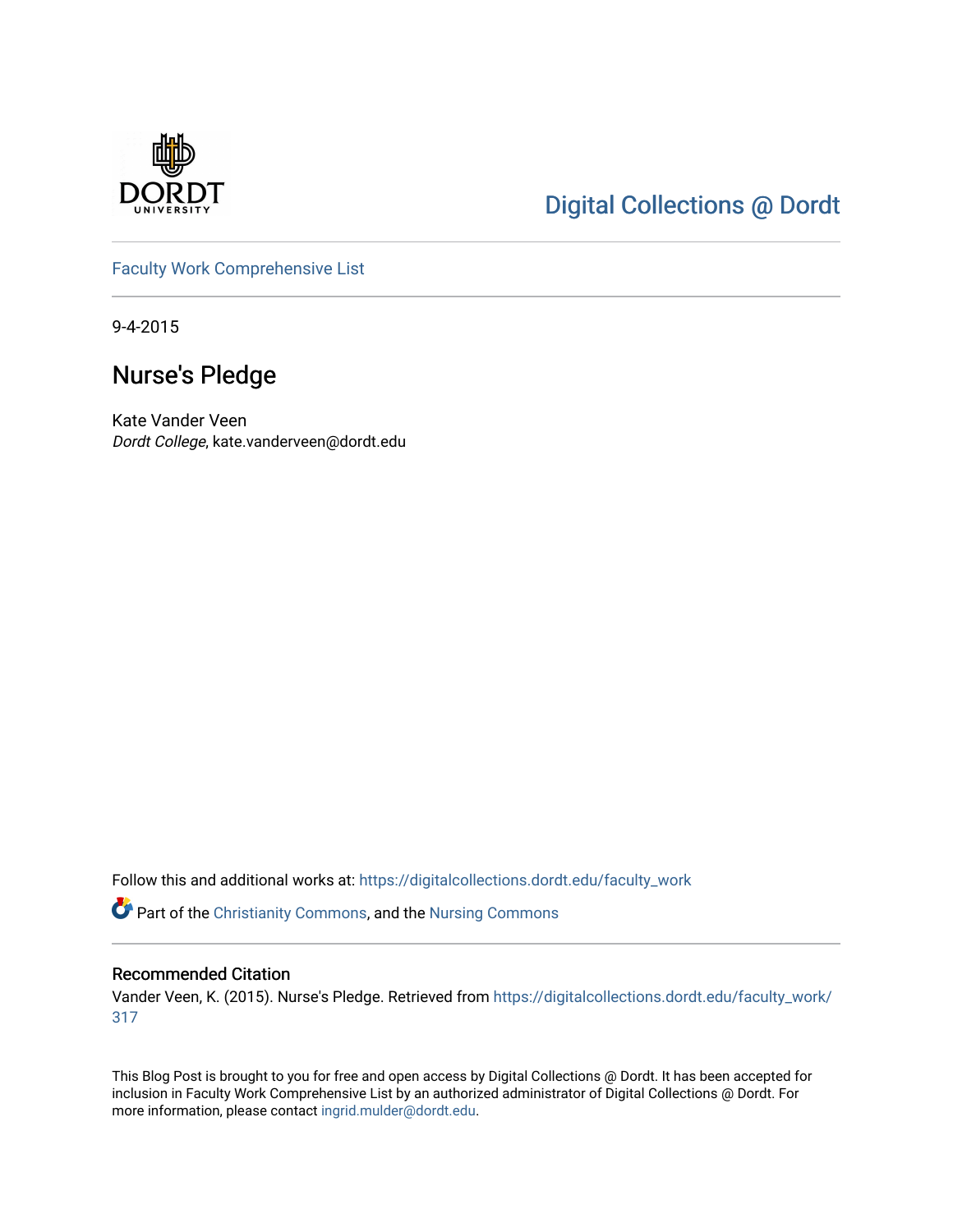### Nurse's Pledge

#### Abstract

"Caring for the living. It's an honor. Every human being - from the tiniest string of paired chromosomes to the frail and dying - is a precious treasure to our heavenly Father."

Posting about the value of life from a nurse's perspective from In All Things - an online hub committed to the claim that the life, death, and resurrection of Jesus Christ has implications for the entire world.

<http://inallthings.org/a-nurses-pledge/>

Keywords In All Things, life, death, empathy, health

**Disciplines** Christianity | Nursing

#### **Comments**

[In All Things](http://inallthings.org/) is a publication of the [Andreas Center for Reformed Scholarship and Service](http://www.dordt.edu/services_support/andreas_center/) at Dordt [College](http://www.dordt.edu/).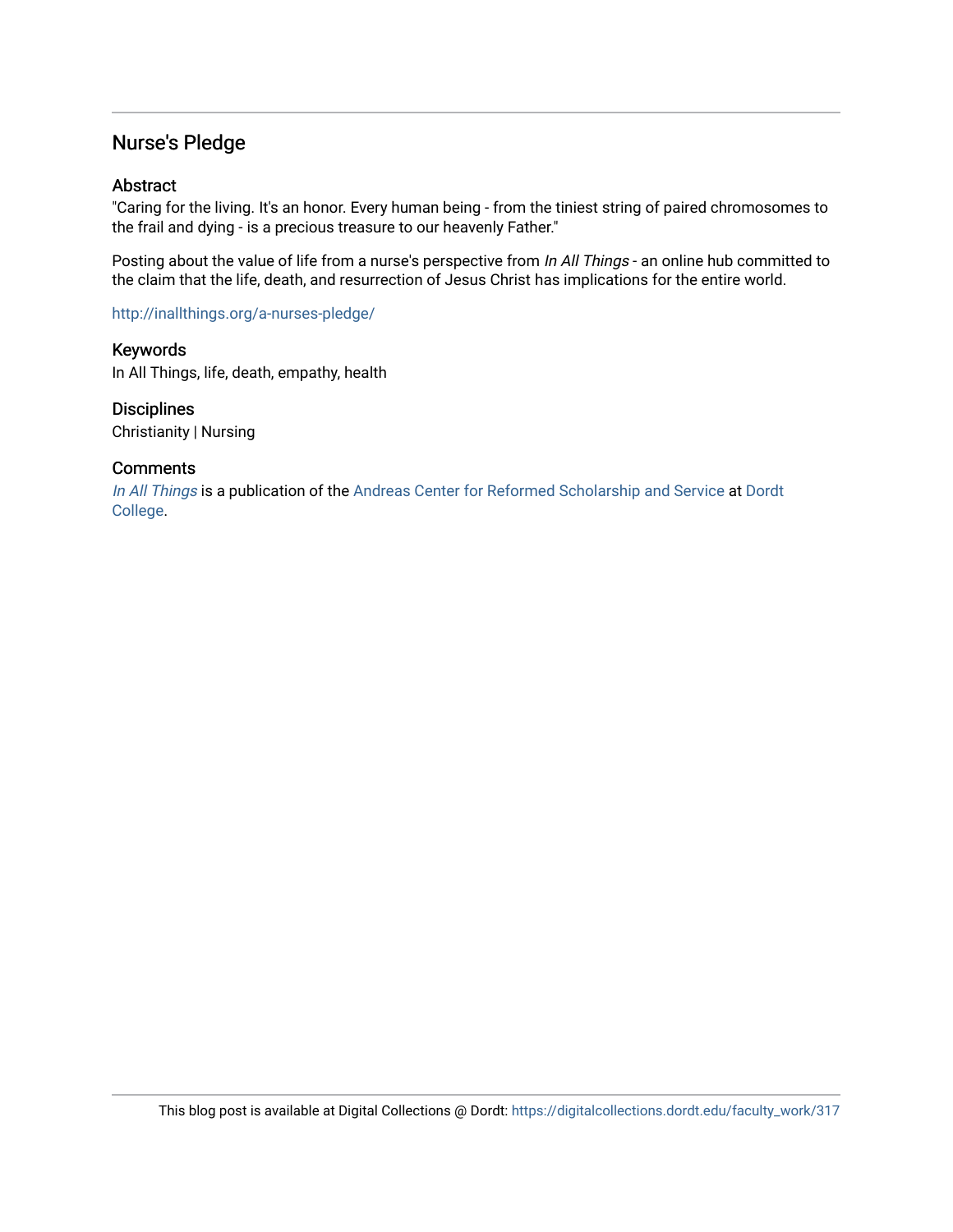# **A Nurse's Pledge**

**inalithings.org**[/a-nurses-pledge/](http://inallthings.org/a-nurses-pledge/)

#### Kate Vander Veen

Caring for the living. It is an honor. Every human being – from the tiniest string of paired chromosomes to the frail and dying – is a precious treasure to our heavenly Father. It is through God's mercy that we exist. It is through grace that we have the hope for so much more beyond this life. All of this is so temporary, yet so important. I look into the eyes of the living and see my Lord there. As I would desire to be comforted, cared for, nurtured and valued above all – so then I offer this to you. Here is my pledge:

**To the dying.** You are too important for me to walk away from at this incredibly intimate time in your life. You don't need much of this material world anymore, but you still need the fellowship of others. Being with you is what I can do for you. I will offer you comfort in ways that you may not be aware of, yet your mind and body will rest better for it. I will be with your family as they are with you. They too need mind and body comforts. You and they will not be alone as this time passes. I believe you are held in the arms of my Lord even now. And when your heart beats its last, I will rejoice even in my sadness. I know you will live forever without the disease that took you away from us. With the hope of the resurrection, you will live joyfully.

**To those with cancer.** I will cry with you. You did not choose this, but here it is. I will walk with you because I cannot remove this from you. I will soften the chair you will claim as your comfort place. I will seek out the food you desire, even though it will taste just as bad as all the rest, but we'll try it anyway. I will be there with you, even as you sleep off the toxic medicines given to you to kill the cancer cells. I will make sure all is safe and secure around you so you don't have to worry. I will help you walk, if you like. I will bathe you, if you like. I will read to you, if you like. I understand you do not feel well and will not expect you to be more than you feel you can be at this moment.

**To the confused.** Oh, my heart cries for you. You were created to be a vibrant, capable person. You offered the world, your friends, and your family your life and now you are lost within yourself. I will be there to make sure the world around you is safe for you. I will care for you when your own thoughts make it impossible for you to realize you need care. I will talk with you because even though it may not make much sense to me, you were created to be in relationship with others — to be in relationship with me. I will hug you because even though you don't recognize who I am, I know that you are special to my Lord.

**To Moms and Dads.** You are the busy ones. So many things to get done and so many expectations to meet. You have to sort through what is really important and what you can let slip for a while. I understand that. I will offer what knowledge I have to help you make better choices, and if I can, I will show you ways to improve certain experiences in your life so that you can live a happy, healthy life. It is your choice after all, your life. I understand that. I will continue to offer my time and skills to you even when your lifestyle choices result in not-so-good outcomes. I will work with you to overcome barriers and make today and the next day a little better.

**To the tween-ager.** Oh, how you struggle to find the person you are comfortable being among all those others who tell you who to become. I will try not to criticize you as you struggle to claim an identity. I will care for you by letting you be who you feel comfortable being. If you are sad, I hope I will understand your concerns. When you want to be alone, I will let be, even though I will stick around. I will offer you options and explain the good, the not so good, and even the bad to you because you are an important person and should know these things. I will explain how you will make good and bad choices and that there are always consequences of those choices. However, I will also tell you that I will walk alongside you to sort through